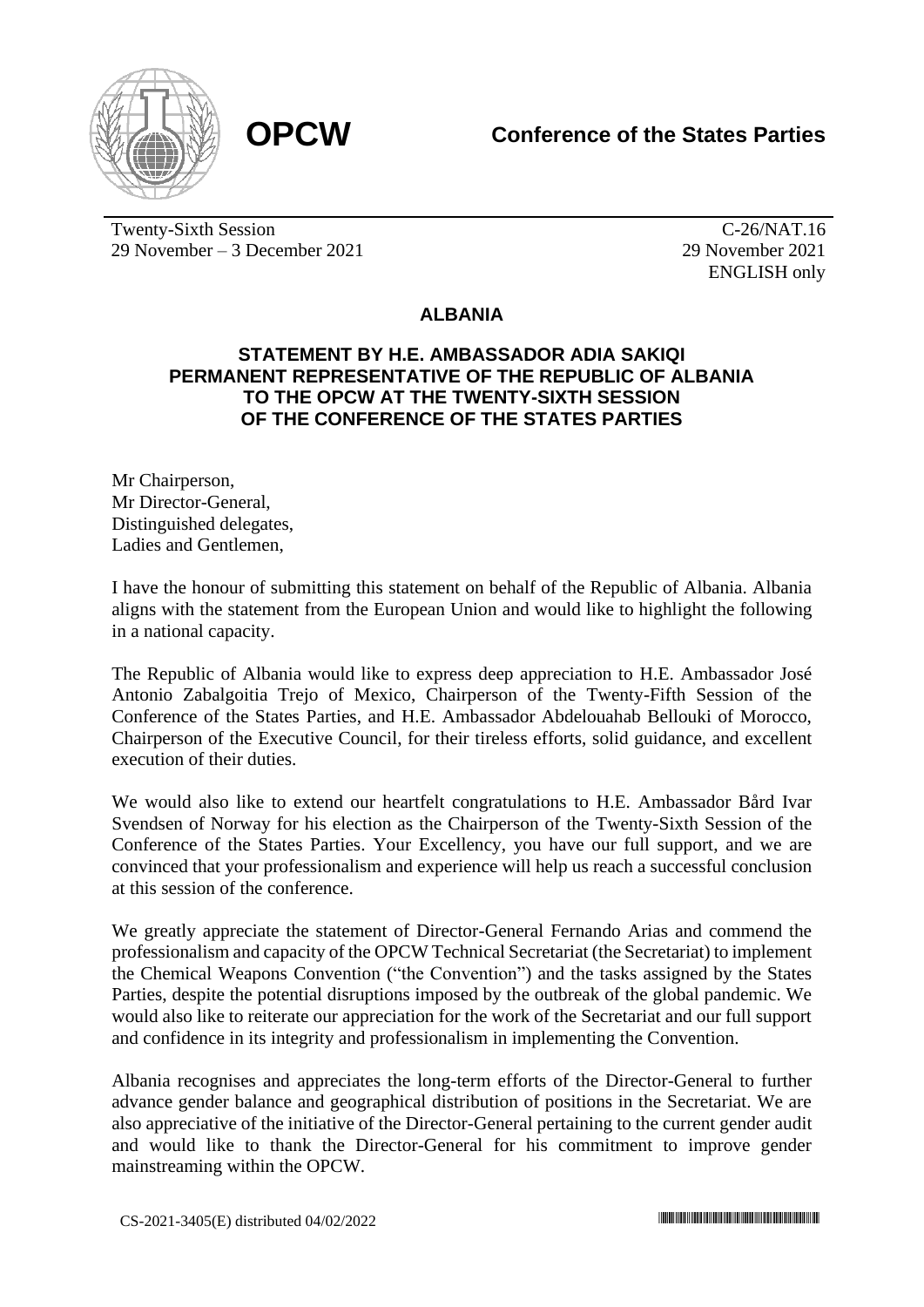C-26/NAT.16 page 2

On that note, Albania supports the appointment of H.E. Mr Fernando Arias for a second term and encourages the continuation of similar initiatives, to ensure that the OPCW reflects diversity in the workplace.

Albania was elected as a non-permanent member of the United Nations Security Council in June 2021. We enter the Security Council at a time of renewed fractures, when competing interests of old and new powers have increased uncertainty and created a deep mistrust of multilateralism. We join the United Nations Security Council to address these problems, mindful of whom we are and our strategic political alliances as a member of North Atlantic Treaty Organization (NATO), as a European Union candidate country and as a country that held the Chairmanship of the Organization for Security and Co-operation in Europe (OSCE) in 2020.

As a United Nation Security Council member, Albania will give top priority to combating sexual violence in conflicts and promoting the participation of women activists and survivors, open debates on this issue with all United Nation Security Council members and intensify the approach of the council towards the Women, Peace and Security (WPS) agenda.

We would also like to point out that lack of respect for human rights and freedoms is one of the first signs of impending conflict and is inevitably a feature of conflict in itself. Therefore, we will support receiving regular briefings on situations where serious human rights violations occur, and we will focus our efforts on defining the type of measures that the Security Council should take to respond to them. OPCW and the Security Council work in complementarity with each other and cooperate frequently to achieve similar goals. In this aspect, Albania firmly believes that close cooperation between States Parties is the key to success and will continue to work for what we believe is worth fighting for in favour of peace, development, democracy, human rights and upholding international law.

To this purpose, we want to take a moment to outline that we have previously expressed our concern with the continuous breach of its obligations by the Syrian regime, which was evidenced through comprehensive and thorough investigations conducted by Investigation and Identification Team (IIT). Albania reiterates that the use of chemical weapons, no matter where, no matter when, no matter by whom and no matter under what circumstances, is simply unacceptable. As the States Parties to the OPCW are the guardians of the Convention, it is the ultimate duty of all of us to hold accountable those responsible for the use of chemical weapons.

Albania positively notes the decision adopted by the Twenty-Fifth Session of the Conference of the States Parties to suspend the voting rights and privileges of the Syrian Arab Republic for Syria's non-compliance with the Convention. We consider it to be an appropriate response by the Conference of the States Parties to the failure of the Syrian Arab Republic to adhere to the fundamental principles of the Convention. Only full compliance with the Convention and resolving the outstanding issues by the Syrian Arab Republic can reverse this decision.

As a State Party to the Convention, Albania remains firm on its stance that any use of a chemical weapon should not go unpunished and urge all Member States to join the collective efforts to find the perpetrators accountable for their atrocities.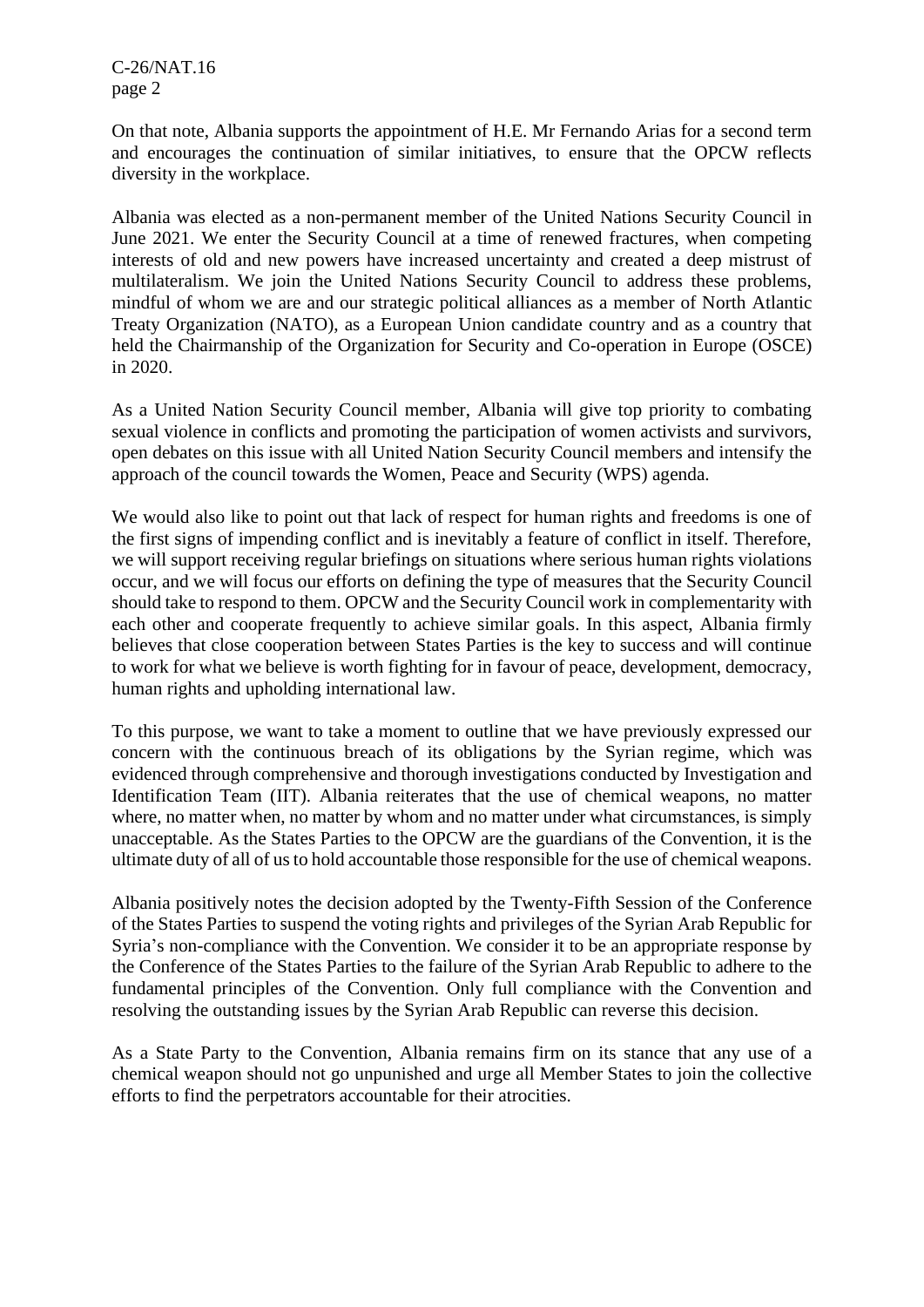The States Parties are the guardians of the Convention, which in turn forms the basis for global non-proliferation and disarmament efforts. Therefore, the Organisation for the Prohibition of Chemical Weapons, which implements the achievement of the Convention's main goal a world free of chemical weapons.

In this regard, we greatly praise the efforts of the Director-General and the Secretariat to ensure that continuous progress is achieved. We appreciate the work of the Secretariat to keep all the State Parties informed on the Syrian Arab Republic dossier. We also wish to commend and confirm our support to the Director-General's steadfast efforts to engage in discourse the Syrian Arab Republic authorities on the matter at hand.

We would also like to commend the IIT for the reports they have released thus far and look forward to receiving the next report.

Albania would like to note that the biennial Draft Programme and Budget for 2022–2023 proposed by the Director-General is adequate and justified. The level of the estimated contributions remains the same for all States Parties. The budget will allow the OPCW to continue its important work in 2022–2023, including cooperation and assistance projects.

We believe that capacity building is essential to assist States Parties in fulfilling their obligations under the Convention and to keep pace with rapidly advancing developments in science and technology. We stand ready to continue supporting capacity-building efforts at the national and regional levels. In addition, we would also like to acknowledge the efforts and continued dedication of the Secretariat to the OPCW Centre for Chemistry and Technology (ChemTech Centre) project, and express our belief that the ChemTech Centre will further enhance the Organisation's ability to fulfil its core tasks, as set out in the Convention.

Albania reiterates that any use of chemical weapons is simply unacceptable. Impunity for the use of chemical weapons must not be tolerated. We strongly believe that it is important for the Convention to remain capable of responding to new and emerging threats.

Albania reiterates the call for an impartial international investigation on the use of the novichok toxic chemical as a weapon against Mr Alexei Navalny on 20 August 2020. The use of such a chemical nerve agent pertaining to the novichok group, which is banned under the Convention, was confirmed by two OPCW designated laboratories, as well as by three independent specialised laboratories in Germany, France, and Sweden. We call on the Russian Federation to cooperate with the OPCW and ensure that the perpetrators are identified and punished.

The Ninety-Sixth Session of the Executive Council decided to submit the draft decision "Understanding Regarding the Aerosolised Use of Central Nervous System-Acting Chemicals for Law Enforcement Purposes" (EC-97/DEC.7, dated 11 March 2021) to the Twenty-Sixth Session of the Conference of the States Parties for adoption. The Republic of Albania, in the capacity of co-sponsor to this draft-decision, supports and encourages the States Parties to consider conclusively its adoption.

In addressing the unprecedented new challenges of the COVID-19 pandemic, which are still ongoing in 2021, ensuring global compliance with the Convention must remain a top priority. We would encourage the Secretariat and States Parties to take targeted and tailored measures to achieve full universality.